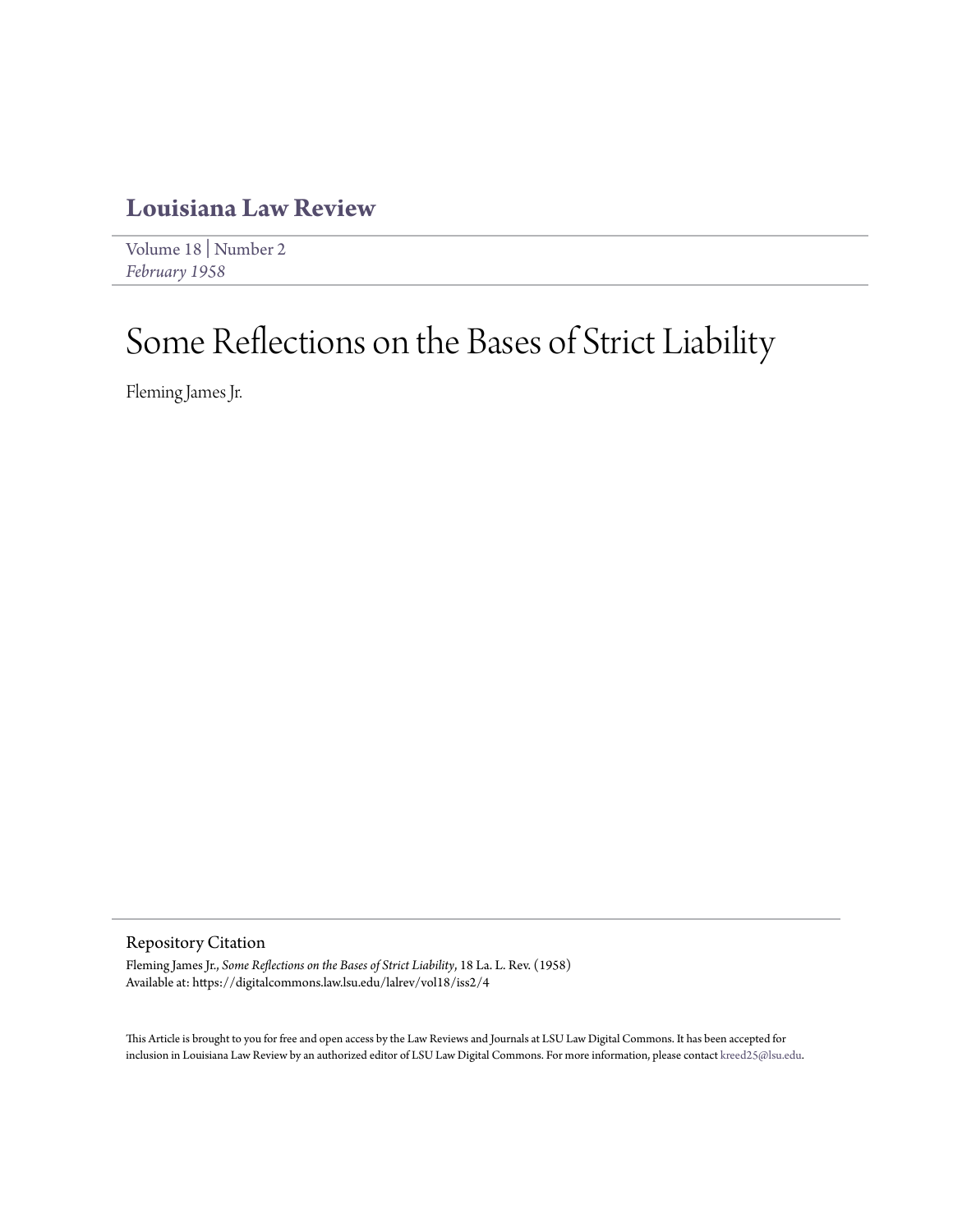## **Some Reflections on the Bases of Strict Liability**

*Fleming James, Jr.\**

[This is the substance of a paper read at the Round Table on Jurisprudence at the 1956 meeting of the Association of American Law Schools, as a part of a panel discussion. The three formal speakers were asked to initiate the discussion by presenting their respective philosophies of "The Jurisprudential Basis of the Law of Strict Liability." These speakers were to use as a basis for discussion the following group of cases:

*-Vincent* v. *Stinehour,* 7 Vt. 61 (1835) (The "horse and buggy" accident case).

*-Vincent* v. *Lake Erie Transportation Co.,* **109** Minn. 456, 124 N.W. 221 (1910).

-A typical modern motor traffic accident case.

*-Lutheringer v. Moore,* 31 Cal. 2d 489, 190 P.2d 1 (1948). *-Sorenson* v. *Wood,* 123 Neb. 348, 243 N.W. 82 (1932).]

My approach to tort problems has not been primarily a philosophical one. Yet it has been concerned with much beyond the concepts and rules of tort law itself. It has often been preoccupied with the practical implications of tort law for the social and economic problems of current life.

In dealing with such problems one must, of course, have a standard of values for assaying the problems themselves and the merits of possible solutions to them. And these values in turn must rest on some sort of justification. I have pretty much accepted values which have wide current recognition, and sought to employ them along pragmatic and utilitarian lines. This has not, however, meant a ruling out of moral considerations. Widely held feelings of what is fair or just must necessarily play a most

**<sup>\*</sup>** Professor of Law, Yale University; Visiting Professor of Law, Harvard University **1957-58.**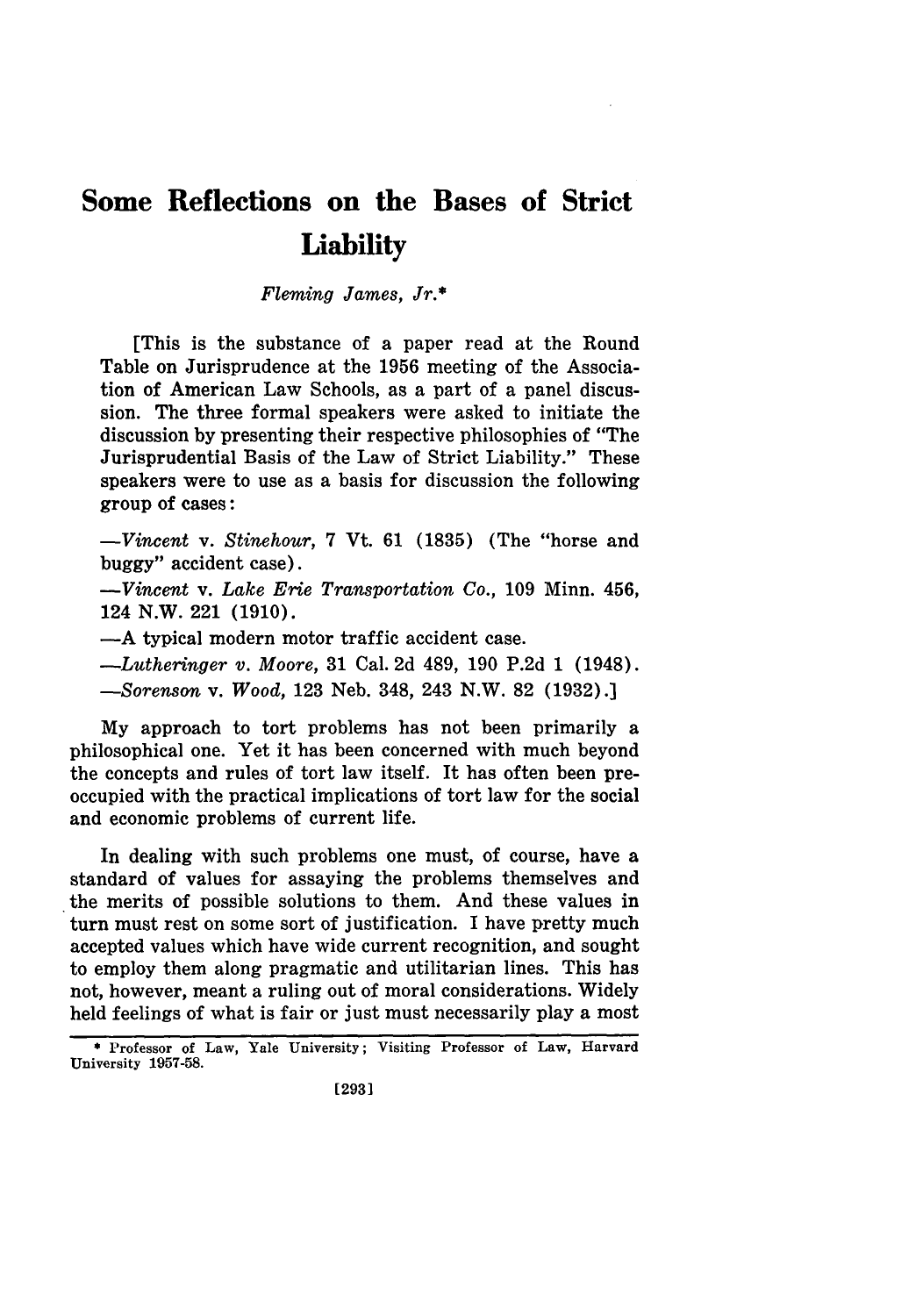important part in the solution of legal problems, whether the matter be viewed in terms of expediency or in terms of divine or natural law which is thought of as having an existence independent of the minds of men and only imperfectly reflected in them.

More concretely, things which I accept as good include: the dignity of the individual; the physical well-being of the individual; a wide freedom of speech, especially about matters that concern the public; the possession or receipt of property or money; the engaging in lawful activities for the production of goods or services, or entertainment, and the continuing development of the arts and sciences to advance such production; satisfying the prevailing community sense of justice or fairness.

The opposites of these things are bad.

These values are here vastly oversimplified. In other contexts they would need great qualification. At least some of them might not stand up at all. But in the present context they will serve as a useful point of departure for analysis, though the attempt to apply and balance them in the varying situations dealt with **by** tort law will yield no easy or automatic answer.

Let us start with *Vincent v. Stinehour,'* which exemplifies the unintended and undesired injury caused by *D* while he is in the course of pursuing a lawful activity  $-$  with what is generally called accidental injury. The loss caused to  $P$  is bad, but it has already happened. If *D* must pay, this merely shifts the evil from *P* to *D* and society gains nothing from that shifting (although something might be said for a *sharing* of the loss by the participants) .2 Moreover *D* has gained nothing from the accident and his conduct, if it was not negligent, carried no unreasonable threat of causing an accident. Current notions of fairness would be offended by making innocent *D* pay damages

**<sup>1.</sup>** 7 Vt. 62 **(1835).** "This was an action of trespass for defendant's driving against and over the plaintiff with his horse and sulky." Plaintiff asked the court to charge that if they found plaintiff while walking out of the travelled path was run upon by defendant, "the plaintiff must recover, though there was no fault, neglect, or want of prudence on the part of the defendant." The court declined so to charge, and instructed the jury instead that "there must be some degree of negligence . . . on the part of the defendant, to charge him." Defendant had a verdict and the judgment entered thereon was upheld on appeal.

<sup>2.</sup> The argument would rest on the concept of marginal utility, i.e., that a man's "bottom" dollar is his most valuable dollar, and each dollar added to that has decreasing value to him. If the wealth of *P* and *D* before the accident amounted to 100 units each, and *P'a* wealth has 'been impaired by 20 units by the accident, then more of value (in terms of human satisfactions) will be conferred on *P* by adding 10 units to his remaining 80, than will be taken away from *D* **by sub**tracting **10** units from his 100, which the accident left intact.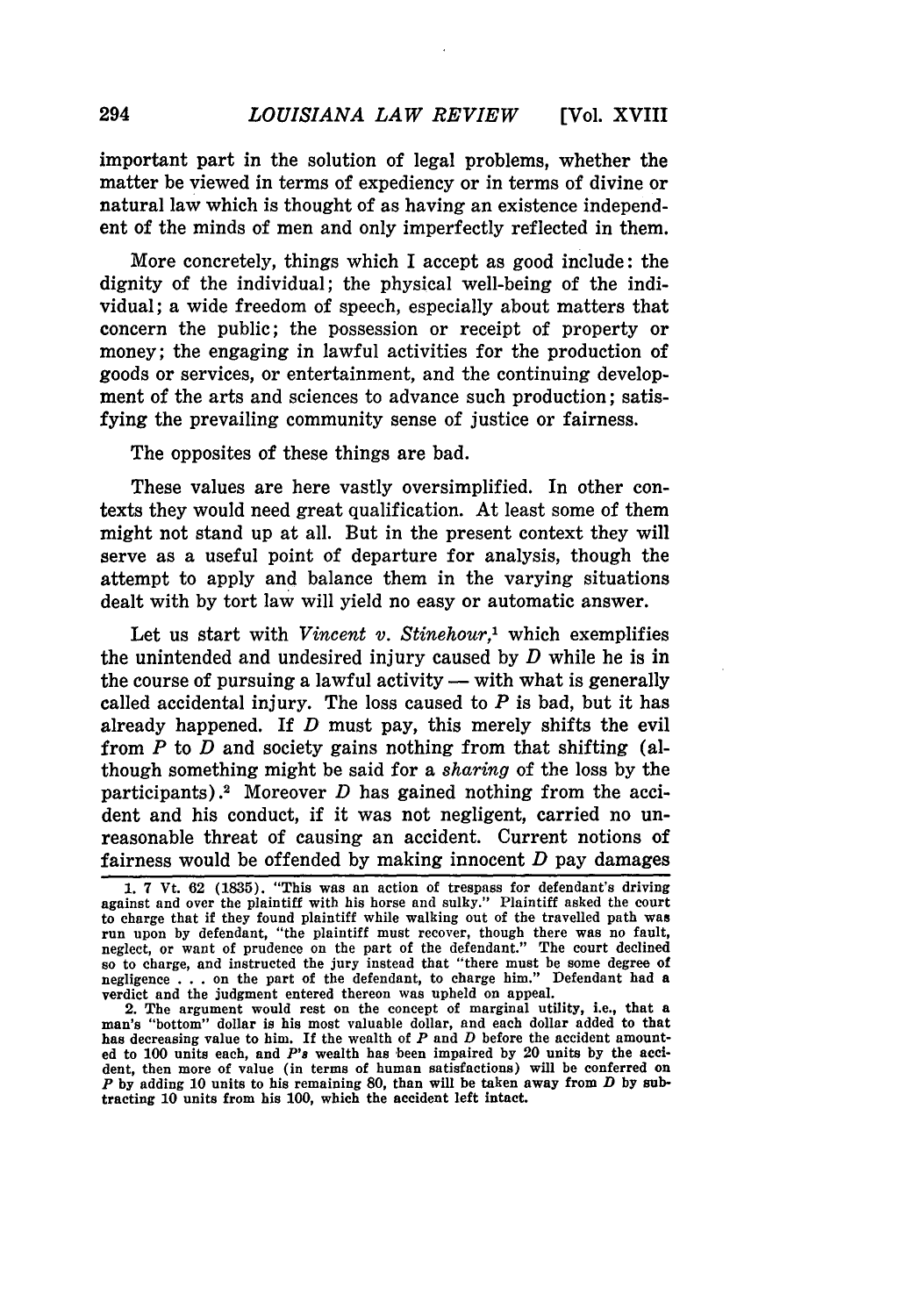### *BASES OF STRICT LIABILITY* **1958]**

under the circumstances described. Further, liability would tend somewhat to discourage his activity (which, **by** hypothesis, is good). That deterrence, however, is not an unmixed evil — if it is not too great it might not keep *D* from carrying on his activity but simply make him more careful in the prosecution **of** it.

Balancing all these considerations, the rational rule may well be to exonerate *D* unless the *manner* in which he was carrying out his legitimate activity was *unreasonably* dangerous. This is the rule of negligence and makes sense as applied to matters between neighbors.

The case of *Vincent v. Lake Erie Transportation Co.*<sup>3</sup> calls into play some different considerations. Here, too, *P* has been hurt by D's lawful conduct. But *D* did save his own much more valuable property by a deliberate choice of action which entailed damage to *P* as a foreseen and inevitable consequence. To shift *P's* loss to *D* under such circumstances serves some good because the very conduct which caused P's loss has preserved to *D* more valuable property out of which to pay that loss. From a purely utilitarian point of view, the net ill effects of the loss will therefore be reduced by this shifting. If the parties started with equal means, the marginal utility of the sum representing *P's* loss is now greater to *P* than to *D.4* Moreover, shifting the loss will not inhibit desirable conduct on  $D$ 's part. From society's point of view, D's conduct in deliberately causing a loss is justifiable only because it prevents a greater loss or produces a gain. The greater the disparity between the saving (or gain) and the loss, the greater the justification. The greater this disparity, the less will *D* be deterred from making the saving (or gain) by fear of liability for the loss. It is only where the saving (or gain) approximates the loss that such

Some of the lines by which the vessel was originally secured to the dock parted and chafed in the course of the storm. As soon as this happened the line "was replaced, sometimes with a larger one." The court concluded that defendants "deliberately and by their direct efforts held her in such a position that the damage to the dock resulted, and, having thus preserved the ship at the expense of the dock, it seems to us that her owners are responsible to the dock owners to the extent of the injury inflicted," in spite of the absence of any negligence.

4. Compare note 2 *supra.*

**<sup>3. 109</sup>** Minn. 456, 124 N.W. 221 **(1910).** In this case the master of a vessel, under stress of an unforeseeably violent storm, kept his ship moored to plaintiff's dock after the full discharge of the vessel's cargo, for the purpose of preserving the vessel. The court held that prudent seamanship required this course to be followed and, in fact, the ship was saved at the expense of damage to the dock which was substantial (\$500) but presumably far less than the damage which would have been caused to the vessel if she had been cast loose.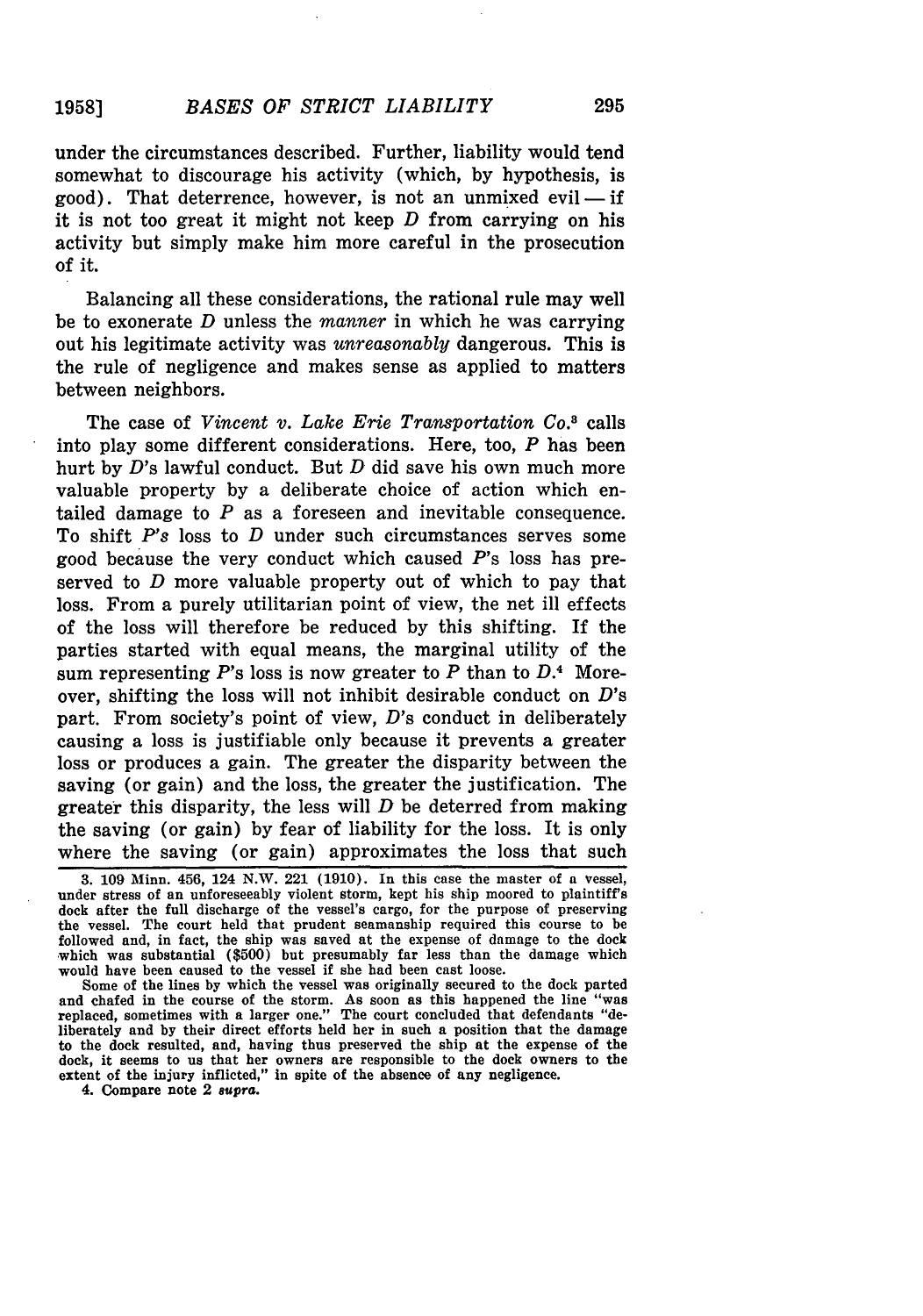liability will deter the choice to make the saving; and in such cases society has little motive to encourage the conduct which inflicts the loss.5

Quite aside from these considerations from expediency, the prevailing climate of moral opinion will accept the notion of making  $D$ — though innocent of fault- pay for a loss he deliberately caused another either to make a gain for himself or to save himself from greater loss. This is attested by the universality of provisions for compensation where eminent domain is exercised to produce a public gain by inflicting loss on an individual.<sup>6</sup>

Where  $D$ 's conduct is not to preserve his own interest primarily but interests of third persons, this basis of liability on *D's* part may fail. There may be a reason for distributing *P's* loss among the beneficiaries but this will depend on many factors, such as the authority of *D* thus to act on their behalf.7

We come now to the case of the modern accident. This is a far cry from the typical accident of a century ago. It is no longer a matter between neighbors wherein the loss must be borne by one or the other of them. It is usually the by-product of commercial or industrial enterprise, or of motoring. These facts characterize the typical modern accident: The victims as a group fall in the lowest income brackets and are therefore least able to bear the economic loss involved.8 Those who are held for these accidents (under modern systems of liability and proposed extensions of them) have the means for combining and distributing these losses widely among the beneficiaries of the enterprise. Moreover these potential defendants have chosen to engage their activity in the face of statistical certainty that it will take a toll of life and limb.<sup>9</sup> Recent studies show that ac-

**9.** It is not meant that any individual participant in, e.g., the activity of motoring will inevitably inflict injury. Two things **can,** however, be said with considerable assurance: **(1)** such an activity taken in the aggregate will inevitably take

<sup>5.</sup> See Bohlen, *Incomplete Privilege to Inflict Intentional Invasions of Inter- ests of Property and Personality,* 39 HxAv. L. REV. 307 (1926). *Cf.* RESTATE-**MENT,** TORTS § 73 and comments (1934).

<sup>6.</sup> See 1 NICHOLS, **EMINENT** DOMAIN §§ 1.2, 1.3 **(3d** ed. 1950). 7. See Bishop & Parsons v. Macon, 7 Ga. 200 (1849) ; Feld v. City of Des Moines, 39 Iowa 575 (1874); Hale v. Lawrence, 21 N.J.L. 714 (1848); The Mayor, etc., of New York v. Lord, 18 Wend. 126 (N.Y. 1837); see note 5 supra.<br>8. Corstvet, The Uncompensated Accident and its Consequences, 3 LAW &

<sup>8.</sup> Corstvet, The Uncompensated Accident and its Consequences, 3 LAW & CONT. PROB. 466 (1936); McNiece & Thornton, *Automobile Accident Prevention and Compensation,* 27 N.Y.U. L. REV. 585, 588 (1952); COLUMBIA UNIVERSITY, COUNCIL **FOR** RESEARCH **IN THE SOCIAL** SCIENCES, REPORT **BY THE COMMITTEE TO STUDY COMPENSATION FOR AUTOMOBILE** ACCIDENTS **(1932) ;** 2 HARPER & **JAMES, LAW OF TORTS** § **11.1 (1956).**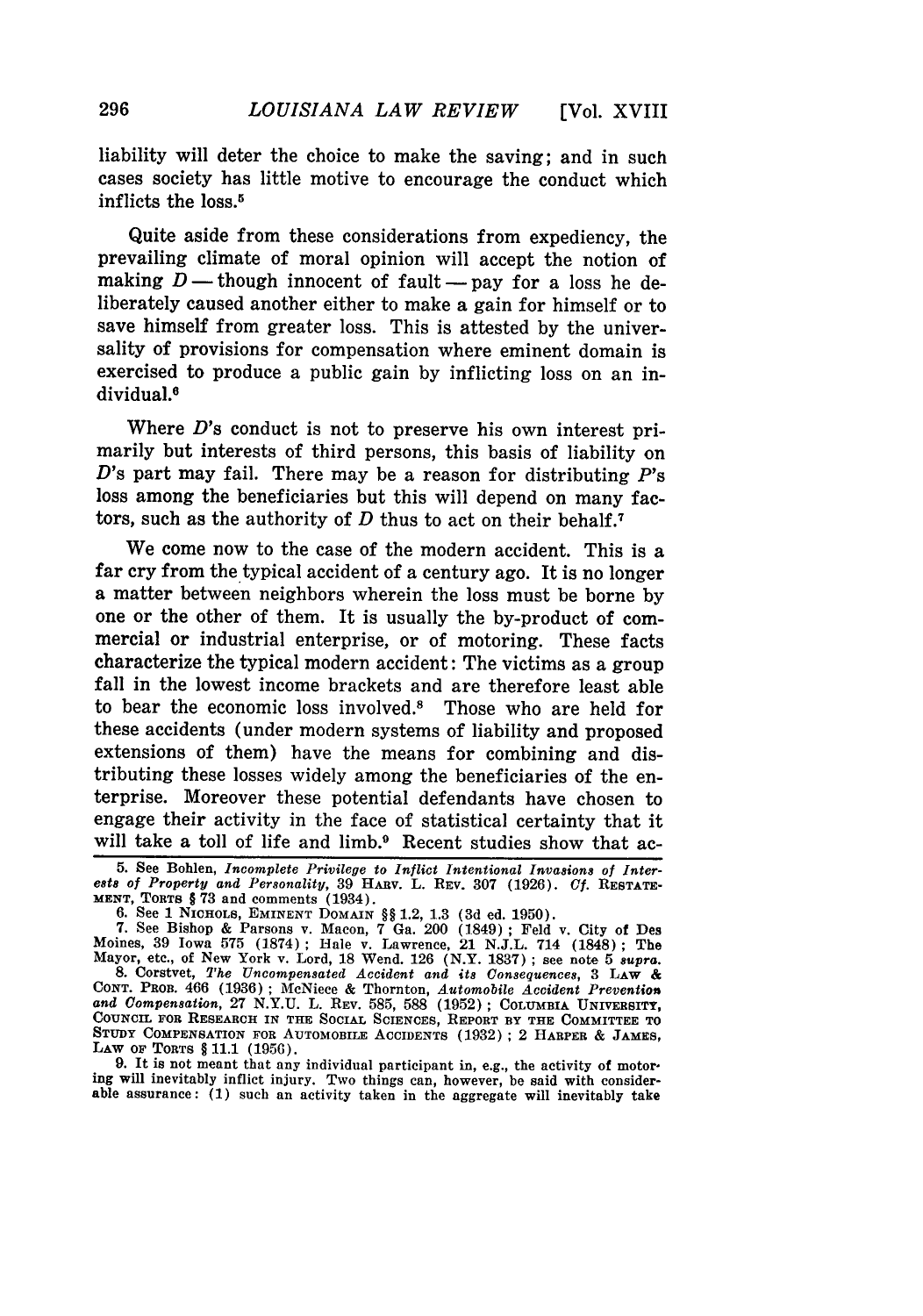297

cidents are not usually caused by morally blameworthy conduct on the part of the people actually involved on the scene.<sup>10</sup> Accident liability is not generally borne by the personal participants, but by absentee defendants like employers or insurers. Civil liability — even strict liability under workmen's compensation - has not discouraged useful enterprise but has acted as a spur to accident prevention by the parties best placed to promote it.<sup>11</sup>

Under these circumstances  $-$  if you look at the real incidence of liability and not the nominal defendant in litigation  $-$  the reasons for liability without fault in the *Vincent* case apply to the modern accident. The loss is shifted to those who are benefiting from the enterprise which more or less inevitably took the toll. In addition, the loss is widely distributed and its ill effects thereby minimized by an even further application of the economic law of marginal utility. Moreover the risk of loss is thus made certain and calculable.

Morality and a sense of fairness might well be offended if the loss were shifted to the individual defendant who was the innocent instrument **for** causing it. The matter stands differently where the loss is distributed among the beneficiaries of the enterprise that had to inflict losses to gain the benefits.

Perhaps I should mention here what seems to me to be a necessary rational corollary to strict liability in accident cases. The argument for meeting the human needs of accident victims and distributing their loss among the beneficiaries of the enterprises that cause them is not an argument for full compensation to these victims as we think of compensation in tort cases today. It calls for damages or awards which will provide for care, cure, and rehabilitation; for the preservation of homes and the necessary maintenance of dependents during periods of incapacity; for the reparation of economic loss. But allowance for intangible items like pain and suffering (natural enough where compensation is made **by** a wrongdoer) may well be out of place where the bill is being footed **by** innocent persons. <sup>12</sup>

some toll (though we hope it will be reducible) **;** (2) even the individual entrepreneur on a large scale (e.g., the running of a railroad, or a fleet of trucks) for a considerable period of time, must contemplate the statistical certainty of an accident toll.

**<sup>10.</sup>** 2 **HARPER & JAMES, LAw OF TORTS** § 11.4 **(1956).**

**<sup>11.</sup>** *Id. §* 12.4.

<sup>12.</sup> See **Jaffe,** *Damages for Personal Injury: The Impact of Insurance,* **18 LAW**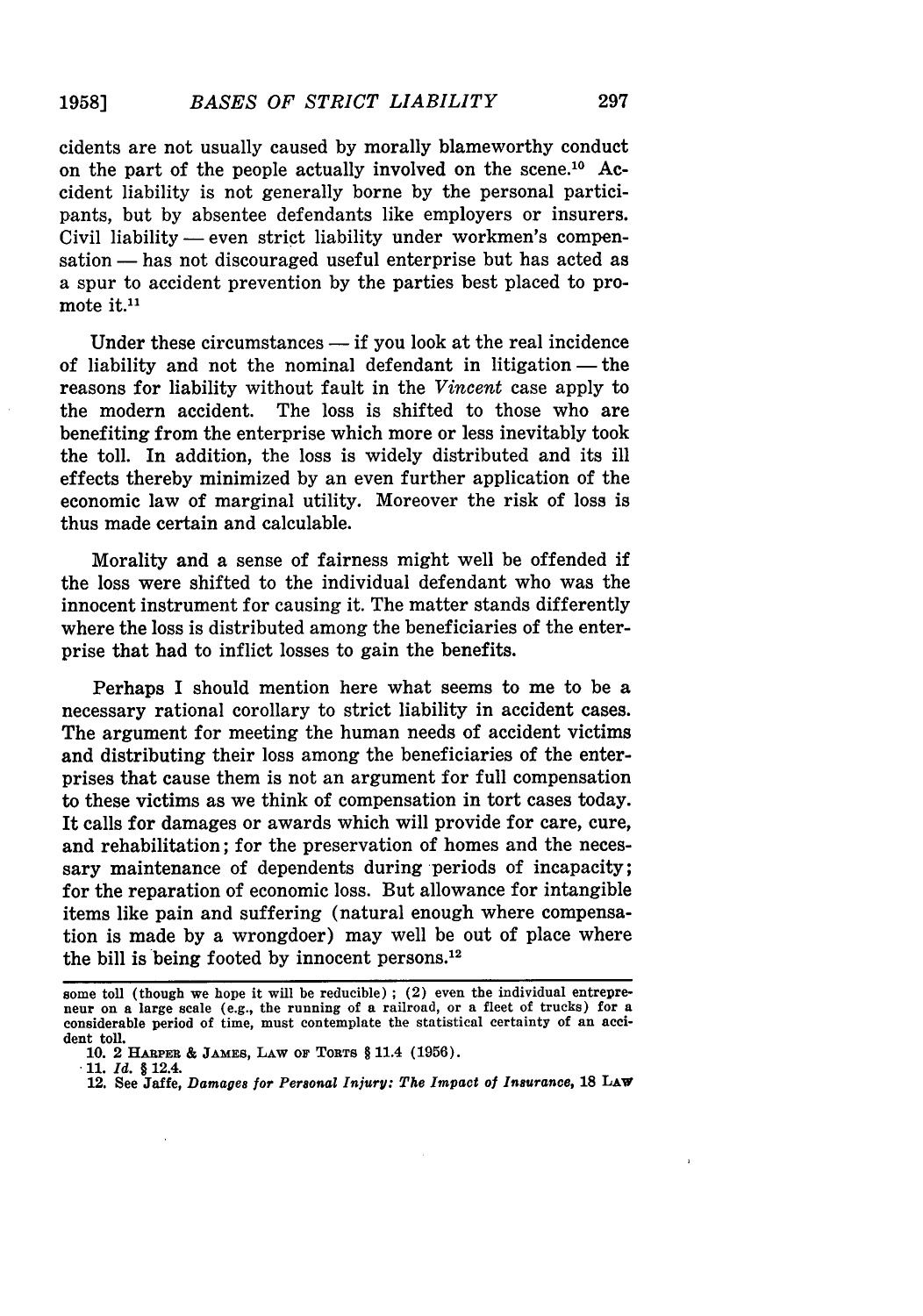This line of reasoning would, I submit, warrant strict liability generally for accidents caused **by** enterprises or activities wherein risks are now combined, or feasibly could be and would be combined in response to pressure.<sup>18</sup> The same reasoning would, *a fortiori,* justify imposing strict liability on *extra-hazardous* activities, as was done in the *Luthringer14* and *Chapman"*  $cases. <sup>16</sup>$ 

Some of the same considerations apply to *Sorenson v. Wood, <sup>17</sup>* but not all. And here I think countervailing considerations outweigh them at least in that part of defamation which lies within the field of debate and discussion of issues of legitimate public interest. What will be deterred here, if liability is strict, will not be the enterprise as a whole but the publishing of potentially defamatory matter. And this would lead the owners of our modern channels of communication to restrict their use in public

& **CONT.** PROB. **219 (1953) ;** James, Book *Review,* **25 HARV.** L. **RECORD** No. **7, p.** 1 (Nov. **7,** 1957) **;** 2 **HARPER** & **JAMES, LAW OF TORTS** § **25.1 (1956).**

**13.** See, in general, Bohlen, *The Rule in Rylands v. Fletcher,* 59 U. **OF** PA. L. REV. 298, 373, 423 (1911), reprinted in STUDIES **IN THE LAW OF TORTS** 436 (1926); Gregory, *Trespass to Negligence to Absolute Liability,* **37** VA. **L.** REv. **359 (1951)** ; 2 **HARPER** & **JAMES, LAW OF TORTS** c. 14 **(1956).**

14. Luthringer v. Moore, **31** Cal.2d 489, **190 P.2d 1** (1948). In this case defendant was held strictly liable for injury caused **by** the use of hydrocyanic acid gas for the extermination of pests.

**15.** Chapman Chemical Co. v. Taylor, **215** Ark. **630,** 222 **S.W.2d 820** (1949). In this case the court at least suggested that the maker of herbicide to be sprayed aerially in dust form might be held strictly liable for harm resulting from its unsuspected propensity to drift for great distances. See Note, **3 VAND.** L. **REV.** 341 (1950).

16. Professor Seavey has recently proposed strict liability in favor of atomic radiation victims. See 25 HARV. L. RECORD No. 8, p. 1 (Nov. 14, 1957).

17. The *Sorenson* case was an action by a candidate for public office against the speaker (a candidate for a different office) and a radio station for libel in the course of a campaign speech broadcast over the station's facilities. The station pleaded that it did not know in advance the contents of the speech, that it was not negligent in preventing its publication, and that it was forbidden by what is now Section 315 of the Federal Communications Act (37 U.S.C.A. § 315) to censor political speeches by candidates for public office. The state supreme court held that (1) liability of a radio station for defamation was strict, even where the speaker was not the station's employee, and was not based on negligence; and (2) the prohibition against censorship in the federal statute created no privilege in the station under the state law of defamation, since it did not forbid deletion of defamatory statements but "merely prevents the licensee from censoring words as to their political and partisan trend."

Although the questions raised in *Sorenson* have not been settled, either by later Congressional legislation or by a federal Supreme Court decision, later decisions have made the case very questionable general authority. See, e.g., Felix v. Westinghouse Radio Stations, Inc., 89 F. Supp. 740 (E.D. Pa. 1950), *rev'd* 186 F.2d *1* (3d Cir. 1950), cert. den., 341 U.S. 909 (1950); Dale System v. General Teleradio,<br>105 F.Supp. 745, 751-2 (S.D.N.Y. 1952); Charles Parker Co. v. Silver City<br>Crystal Co., 142 Conn. 605, 116 A.2d 440 (1955); Kelly v. Hoffman 695, 61 A.2d 143 (1948) ; Josephson v. Knickerbocker Broadcasting Co., 179 Misc. 787, 38 N.Y.S. 2d 985 (1942) **;** Summit Hotel Co. v. National Broadcasting Co., 336 Pa. 182, **8** A.2d 302 (1939).

For the attitude of the Federal Communications Commission on the scope of